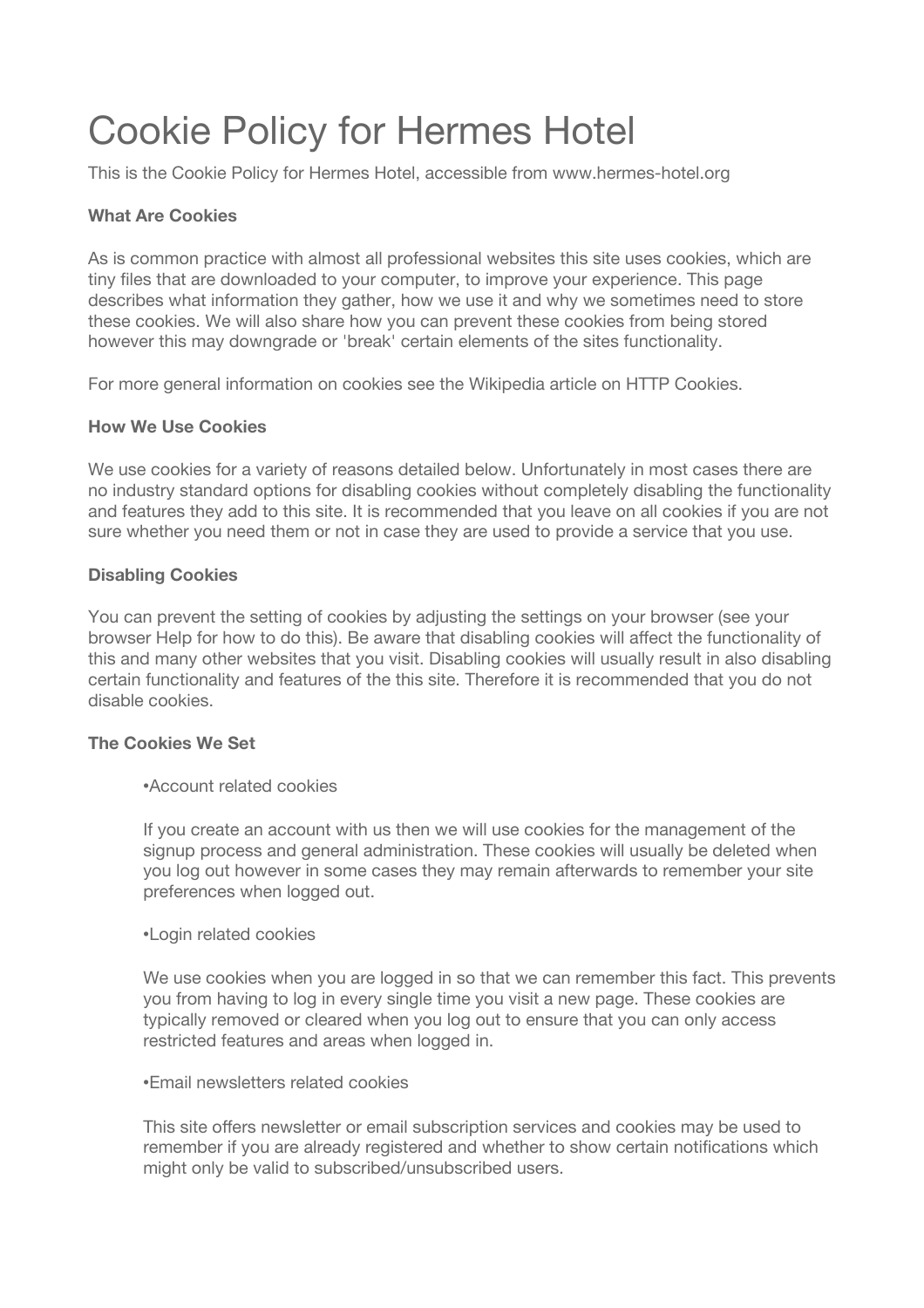### •Orders processing related cookies

This site ofers e-commerce or payment facilities and some cookies are essential to ensure that your order is remembered between pages so that we can process it properly.

#### •Surveys related cookies

From time to time we offer user surveys and questionnaires to provide you with interesting insights, helpful tools, or to understand our user base more accurately. These surveys may use cookies to remember who has already taken part in a survey or to provide you with accurate results after you change pages.

### •Forms related cookies

When you submit data to through a form such as those found on contact pages or comment forms cookies may be set to remember your user details for future correspondence.

•Site preferences cookies

In order to provide you with a great experience on this site we provide the functionality to set your preferences for how this site runs when you use it. In order to remember your preferences we need to set cookies so that this information can be called whenever you interact with a page is afected by your preferences.

## **Third Party Cookies**

In some special cases we also use cookies provided by trusted third parties. The following section details which third party cookies you might encounter through this site.

•This site uses Google Analytics which is one of the most widespread and trusted analytics solution on the web for helping us to understand how you use the site and ways that we can improve your experience. These cookies may track things such as how long you spend on the site and the pages that you visit so we can continue to produce engaging content.

For more information on Google Analytics cookies, see the official Google Analytics page.

•Third party analytics are used to track and measure usage of this site so that we can continue to produce engaging content. These cookies may track things such as how long you spend on the site or pages you visit which helps us to understand how we can improve the site for you.

•From time to time we test new features and make subtle changes to the way that the site is delivered. When we are still testing new features these cookies may be used to ensure that you receive a consistent experience whilst on the site whilst ensuring we understand which optimisations our users appreciate the most.

•We use adverts to ofset the costs of running this site and provide funding for further development. The behavioural advertising cookies used by this site are designed to ensure that we provide you with the most relevant adverts where possible by anonymously tracking your interests and presenting similar things that may be of interest.